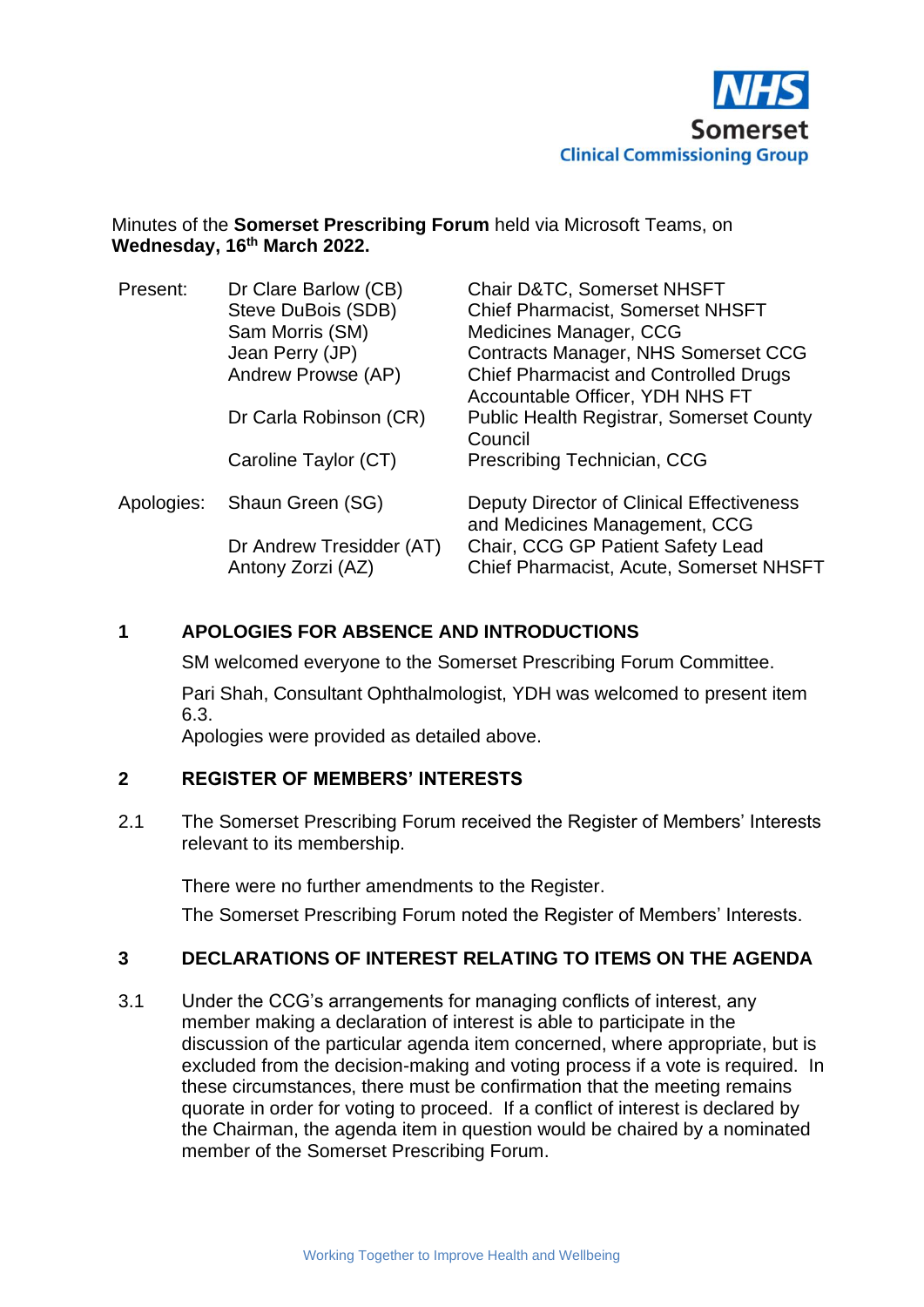There were no declarations of interest relating to items on the agenda.

### **4 MINUTES OF THE MEETING HELD ON 19th January 2022**

4.1 An amendment to the draft January Minutes was requested to item 8.2. by SDB Clarified dosage instructions via below link [Scenario: Management | Management | Anaemia -](https://cks.nice.org.uk/topics/anaemia-iron-deficiency/management/management/) iron deficiency | CKS |

[NICE](https://cks.nice.org.uk/topics/anaemia-iron-deficiency/management/management/) **Action: CT**

#### 4.2 **Review of action points**

Most items were either complete or, on the agenda.

# **5 Matters Arising**

# 5.1 **Sativex® for the treatment of spasticity due to multiple sclerosis**

#### Application for shared care

Discussion from this morning's PAMM, GPs raised concerns regards limited experience & knowledge for this amongst specialists so primary care have no experience at all with such small numbers.

To keep as RED, with the view to change to **AMBER** in the future. To review position in 3-9 months.

Agreed to bring back to SPF via the 'Call for Items' email when requested.

#### **6 Other Issues for Discussion**

# 6.1 **Retirement of dementia drugs SCG**

MMT have been looking into retiring this old SCG. With NICE guidance is clear.

-Agreed

# 6.2 **Reducing Antipsychotic Prescribing in Dementia Toolkit**

PrescQIPP toolkit contains useful resources, accessible on Somerset CCG website.

-Noted

# 6.3 **Ozurdex for Phakic DMO**

YDH formulary proposal presented by Pari Shah.

SPF members felt it was too short notice to make any decision on this, opinion from SFT specialists requested prior to decision needed.

Agreed for Pari will communicate with SomersetFT specialists and feedback any comments to AP, to be shared with our committee.

SPF to virtually approve upon positive feedback from YDH, SomersetFT and our committee. **ACTION: AP/ SM**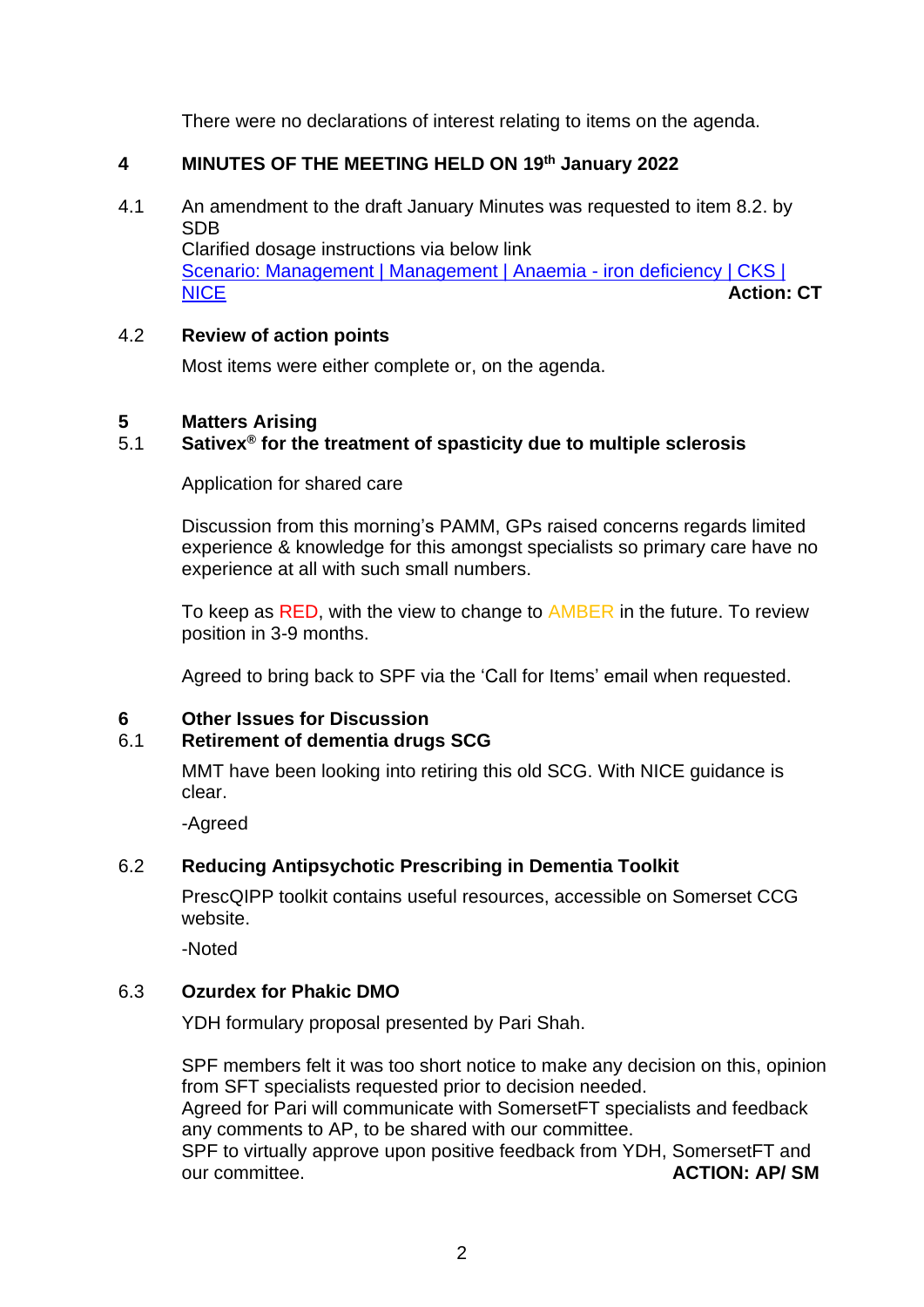Item is not currently approved by NICE for this indication, review underway, in use in other patient cohorts.

YDH formulary proposal document emailed by CT to group after meeting 16.03.2022 **ACTION: CT**

# **7 Other Issues for Noting**

#### 7.1 **Breastfeeding and medication presentation. e-Learning for GPs Prescribing for breastfeeding mothers**

SM has developed information on safe prescribing, with input from the infant feeding teams.

-Noted

# **8 Additional Communications for Noting**

# 8.1 **DHSC Monthly Supply Issues Updates**

Raised awareness of the Specialist Pharmacy Service (SPS) 'Medicines Supply Tool', which gives latest information on supply issues, actions to take, alternatives to use & expected resolution dates. Content provided by DHSC and CMU.

Registration for access to the website is available to UK healthcare professionals and organisations providing NHS healthcare. -Noted

# 8.2 **Edoxaban now first line DOAC**

-Noted

# 8.3 **Dangers of Potent Topical Steroids**

Somerset CCG, MMT dermatology page updated. -Noted

# 8.4 **Inclisiran dosing and administration**

Early adopters in Somerset. -Noted

# 8.5 **NICE Type 2 Diabetes Update**

Discussed Somerset position on gliflozins. -Noted

8.6 **Resources to support liquid Morphine reduction** -Noted

#### 8.7 **Leveller article**

Article raises concerns on small study around lipophilic statins.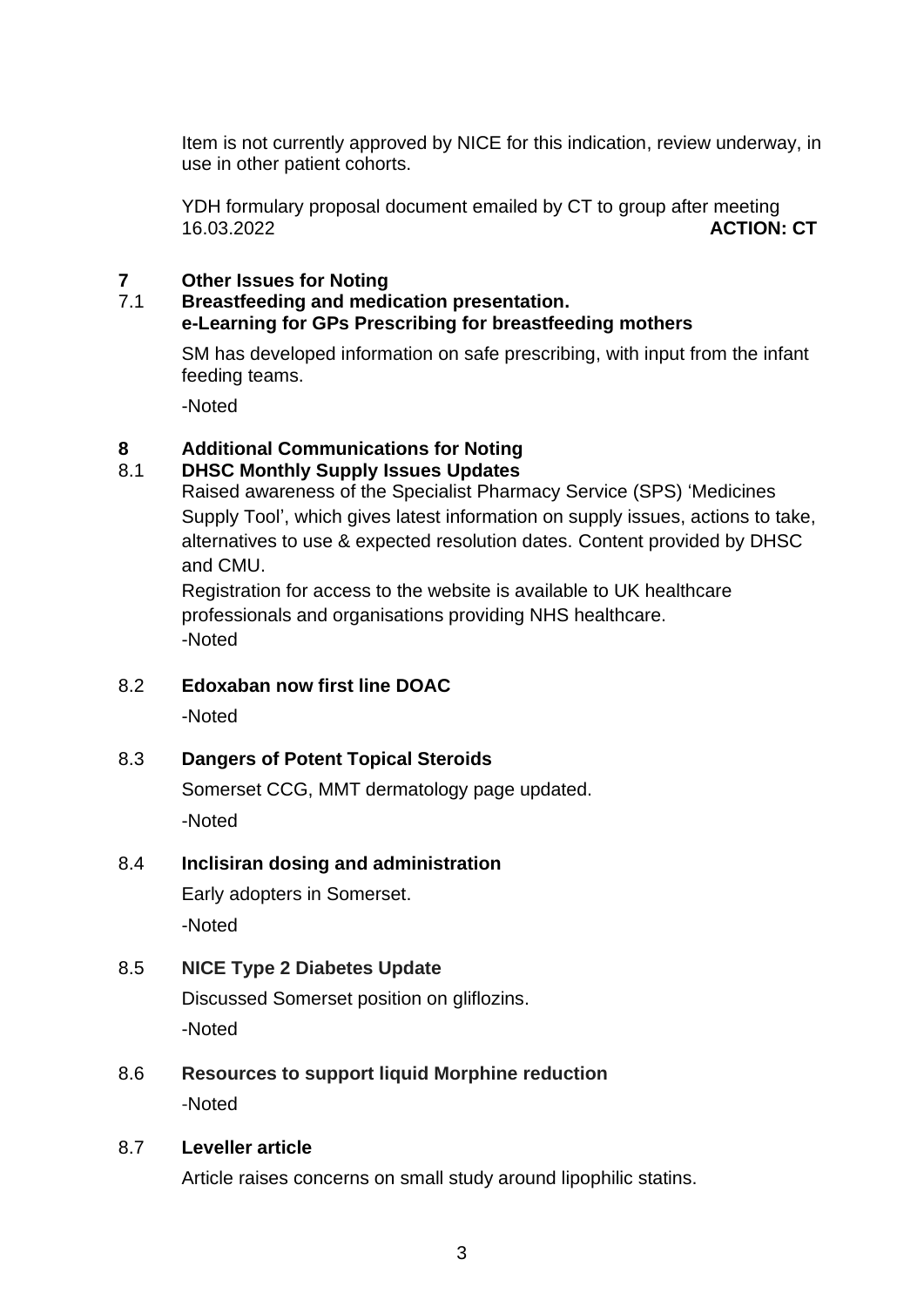Somerset CCG has worked hard supporting clinicians to both identify patients who would benefit from a statin and increasing the potency of statins we prescribe in line with evidence-based guidelines. Both of which will reduce cardiovascular events.

-Noted

# **9 Formulary Applications**

9.1 **Seffalair Spiromax (Salmeterol xinafoate/fluticasone propionate),** Teva UK Ltd.12.75/100, 60 inhalations=£23.97, 12.75/202, 60 inhalations=£23.97. Licensed for treatment of individuals aged ≥12 years not adequately controlled with inhaled corticosteroids and 'as needed' inhaled short-acting β2 agonists. Suggested switch in asthmatics only

Seretide 50/250 to Seffalair 12.5/100 -lower ICS dose and £7 per inhaler saving

Seretide 50/500 to Seffalair 12.5/202 - lower ICS dose and £6 per inhaler saving

-Approved Add to formulary **Action:** Steve Moore Add to VENN diagram **Action: CT Action: CT** 

9.2 **Tolthen XL (Tolterodine Modified Release),** Northumbria Pharma Ltd.2mg x28=£6.99, 4mg x28=£6.99 Most cost-effective brand with no price increase for at least 5 years.

-Approved<br>**Add to formularv.** 

**Action: Steve Moore Add to cost effective brands list. Action: CT**

9.3 **Rosuvastatin hard capsules**, Ranbaxy (UK) Ltd a Sun Pharmaceutical Company.

 $\frac{5mg \times 28}{25}$  £8.52,10mg x 28 = £9.54, 20mg x 28 = £12.72, 40mg x 28 = £15.12 The pellets are licensed to be administered via nasogastric tubing making them more cost effective than liquid alternatives.

-Approved Add to formulary **Action:** Steve Moore Add to TLS GREEN **Action: ZTW Add to SPECIALS guidance**. **Action: HB**

#### 9.4 **TESTOGEL 40.5mg transdermal gel in sachet**, Besins Healthcare (UK) Ltd. 30 sachets = £31.11. **This will replace the 50mg in 5g sachet.** Licensed for use in adults as testosterone replacement therapy for male hypogonadism when testosterone deficiency has been confirmed.

The menopause formulary and website have already been updated. -Approved Update male formulary page. The same of the Action: Steve Moore Add to TLS GREEN **Action: ZTW** 

**10 DTC decisions and other reports**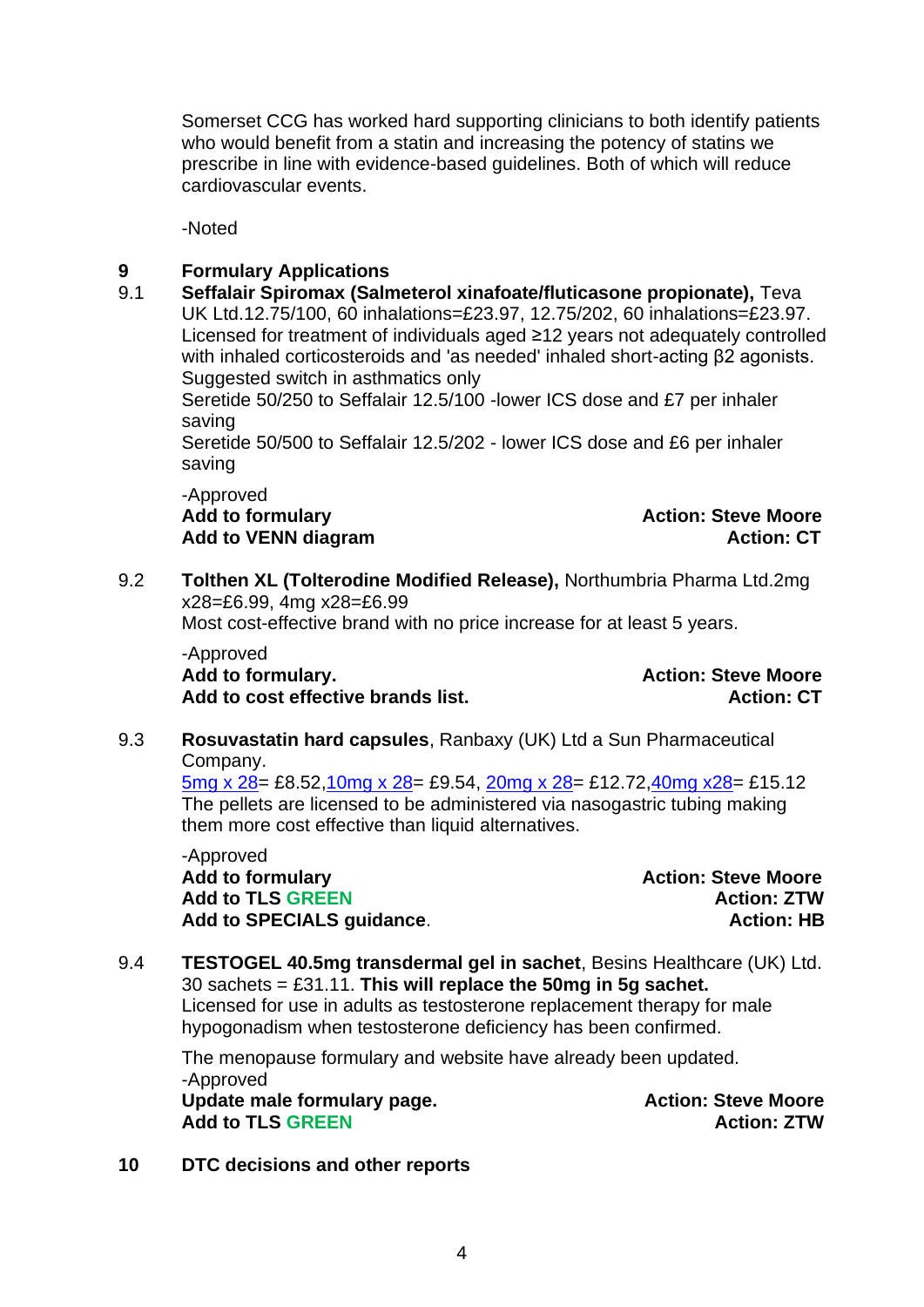#### 10.1 **Somerset NHS Foundation Trust Mental Health D&TC** - Last meeting 08/03/22 Minutes not received

#### Discussed:

Agreed to retire shared care for dementia drugs.

Approved a new melatonin preparation Adaflex: for Insomnia in children and adolescents aged 6-17 years with ADHD, where sleep hygiene measures have been insufficient. Licensed and less risky in MHRA hierarchy of use. Looking at ways to move to shared care for some appropriate melatonin patients. Melatonin audit by POMH UK benchmarking audit group coming later this year. Will form a pathway for some stage in the future for the trust to apply for a change in the current traffic light status, audit results to follow in due course prior to this consideration.

# 10.2 **YDH Medicines Committee** - **Meeting postponed to 18/ 03/2022**

- 10.3 **Somerset NHSFT D&TC Next meeting** -**14/05/22**
- 10.4 **Somerset Antimicrobial Stewardship Committee Next meeting TBC**

#### 10.5 **Somerset ICS Medicines Optimisation (SIMO) Committee** - **Last meeting 16/02/2022 draft Minutes received**

#### 10.6 **RMOC function on SPS website**

Anything relevant will be discussed at the next meeting.

# **Part 2 – Items for Information or Noting**

**11 NICE Guidance Feb & March**

-Noted

# **12 NICE Technology Appraisals**

12.1 **[TA761] Osimertinib for adjuvant treatment of EGFR mutation-positive non-small-cell lung cancer after complete tumour resection**-New Within the Cancer Drugs Fund

-Approved **NHSE Commissioned**. **Add to TLS RED Drug Action: ZTW**

# 12.2 **[TA599] Sodium zirconium cyclosilicate for treating hyperkalaemia** -

Updated

January 2022:Changes were made to recommendations 1.1 and 1.2 because sodium zirconium cyclosilicate is now available in both primary and secondary care.

This has been acted upon by Trusts

-Noted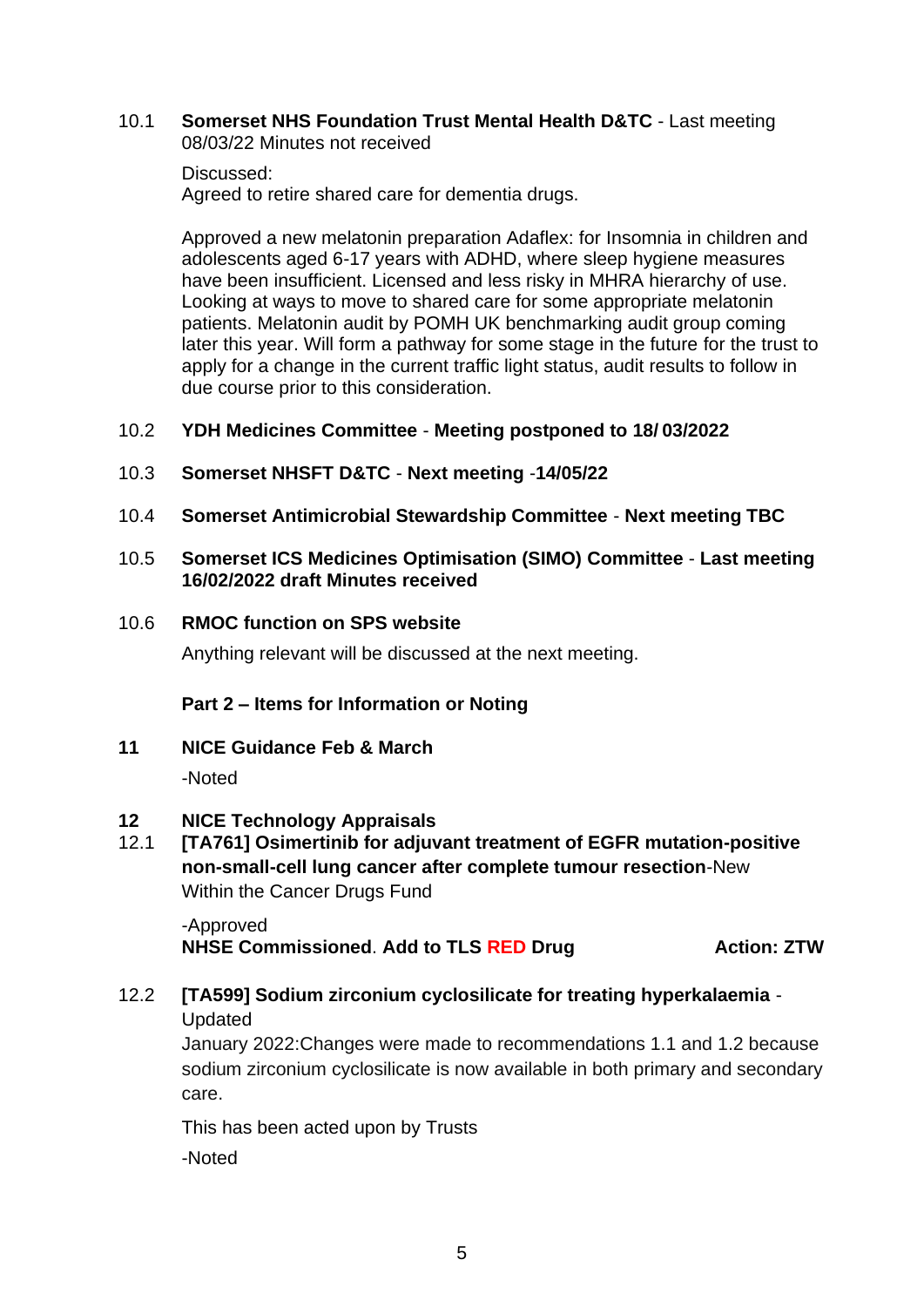|       | Add NICE update link to TLS remain RED Drug                                                                                                                  | <b>Action: ZTW</b> |  |
|-------|--------------------------------------------------------------------------------------------------------------------------------------------------------------|--------------------|--|
| 12.3  | [TA765] Venetoclax with azacitidine for untreated acute myeloid<br>leukaemia when intensive chemotherapy is unsuitable-New                                   |                    |  |
|       | -Approved<br><b>NHSE Commissioned. Add to TLS RED Drug</b>                                                                                                   | <b>Action: ZTW</b> |  |
| 12.4  | [TA764] Fremanezumab for preventing migraine-New                                                                                                             |                    |  |
|       | -Approved<br><b>CCG Commissioned. Add to TLS RED Drug</b>                                                                                                    | <b>Action: ZTW</b> |  |
| 12.5  | [TA763] Daratumumab in combination for untreated multiple myeloma<br>when a stem cell transplant is suitable- New                                            |                    |  |
|       | -Approved                                                                                                                                                    |                    |  |
|       | <b>NHSE Commissioned. Add to TLS RED Drug</b>                                                                                                                | <b>Action: ZTW</b> |  |
| 12.6  | [TA762] Olaparib for treating BRCA mutation-positive HER2-negative<br>metastatic breast cancer after chemotherapy (terminated appraisal)                     |                    |  |
|       | -Noted<br>Add to TLS Terminated Appraisal                                                                                                                    | <b>Action: ZTW</b> |  |
| 12.7  | [TA771] Daratumumab with bortezomib, melphalan and prednisone for<br>untreated multiple myeloma (terminated appraisal)                                       |                    |  |
|       | -Noted<br>Add to TLS Terminated Appraisal                                                                                                                    | <b>Action: ZTW</b> |  |
| 12.8  | [TA770] Pembrolizumab with carboplatin and paclitaxel for untreated<br>metastatic squamous non-small-cell lung cancer- New                                   |                    |  |
|       | -Approved<br><b>NHSE Commissioned. Add to TLS RED</b>                                                                                                        | <b>Action: ZTW</b> |  |
| 12.9  | [TA772] Pembrolizumab for treating relapsed or refractory classical<br>Hodgkin lymphoma after stem cell transplant or at least 2 previous<br>therapies - New |                    |  |
|       | -Approved<br><b>NHSE Commissioned. Add to TLS RED</b>                                                                                                        | <b>Action: ZTW</b> |  |
| 12.10 | [TA778] Pegcetacoplan for treating paroxysmal nocturnal<br>haemoglobinuria -New                                                                              |                    |  |
|       | -Approved<br><b>NHSE Commissioned. Add to TLS RED</b>                                                                                                        | <b>Action: ZTW</b> |  |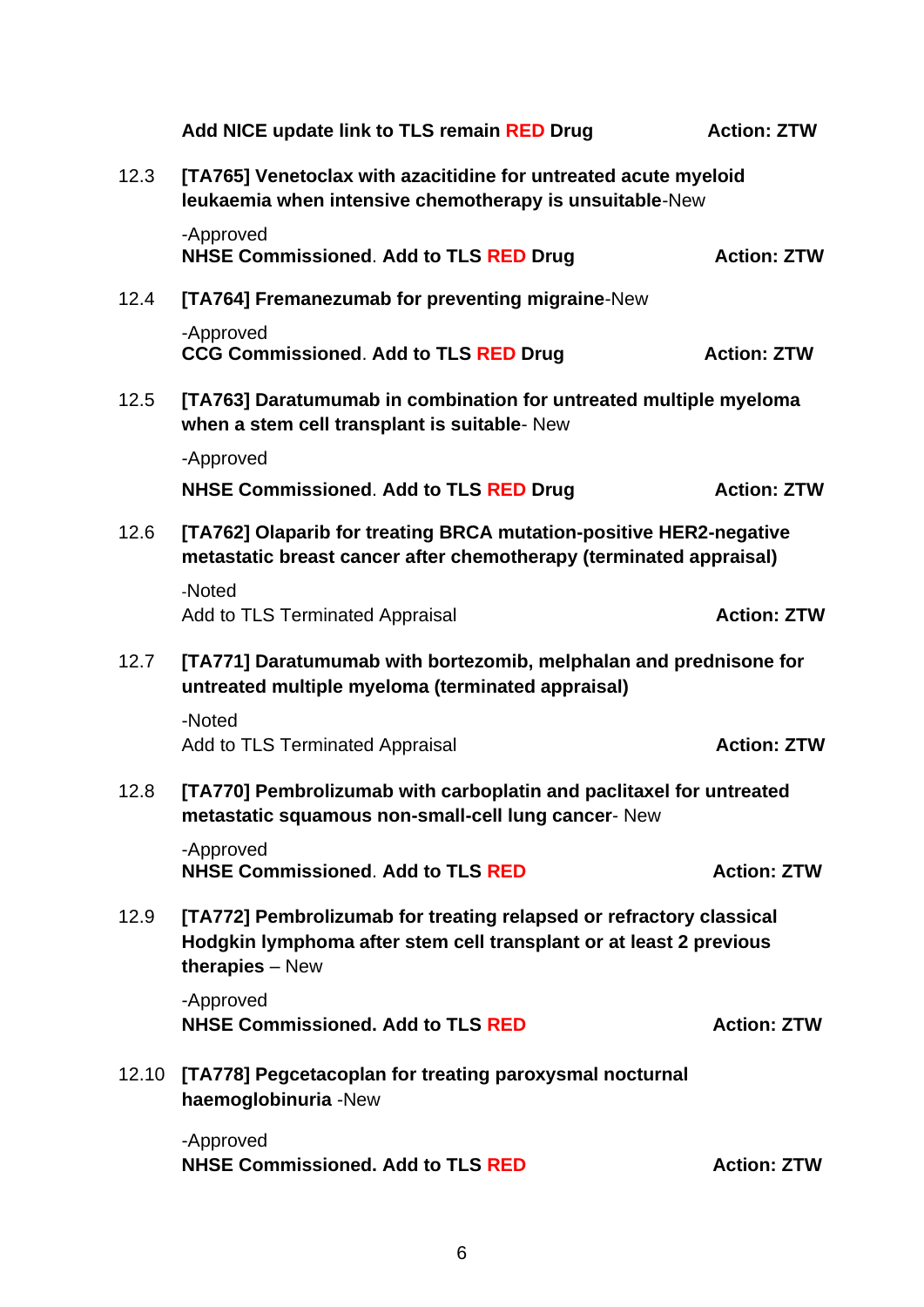|       | 12.11 [TA777] Solriamfetol for treating excessive daytime sleepiness caused<br>by obstructive sleep apnoea- New<br>-Noted |                                                  |  |
|-------|---------------------------------------------------------------------------------------------------------------------------|--------------------------------------------------|--|
|       | Add to TLS Not Recommended.                                                                                               | <b>Action: ZTW</b>                               |  |
| 12.12 | [TA776] Pitolisant hydrochloride for treating excessive daytime<br>sleepiness caused by obstructive sleep apnoea - New    |                                                  |  |
|       | -Noted<br><b>Add to TLS Not Recommended</b>                                                                               | <b>Action: ZTW</b>                               |  |
| 12.13 | [TA775] Dapagliflozin for treating chronic kidney disease - New                                                           |                                                  |  |
|       | -Approved<br><b>CCG Commissioned.</b><br>Add to formulary.<br><b>Add to TLS GREEN</b>                                     | <b>Action: Steve Moore</b><br><b>Action: ZTW</b> |  |
|       | 12.14 [TA774] Lenalidomide for relapsed or refractory mantle cell lymphoma<br>(terminated appraisal) - New                |                                                  |  |
|       | -Noted<br><b>Add to TLS Terminated Appraisal</b>                                                                          | <b>Action: ZTW</b>                               |  |
| 12.15 | [TA773] Empagliflozin for treating chronic heart failure with reduced<br>ejection fraction - New                          |                                                  |  |
|       | -Approved<br><b>CCG Commissioned.</b><br>Add to formulary.<br><b>Add to TLS GREEN</b>                                     | <b>Action: Steve Moore</b><br><b>Action: ZTW</b> |  |
| 12.16 | [TA766] Pembrolizumab for adjuvant treatment of completely resected<br>stage 3 melanoma - New                             |                                                  |  |
|       | -Approved<br><b>NHSE Commissioned. Add to TLS RED</b>                                                                     | <b>Action: ZTW</b>                               |  |
| 12.17 | [TA767] Ponesimod for treating relapsing-remitting multiple sclerosis-<br><b>New</b>                                      |                                                  |  |
|       | -Approved<br><b>NHSE Commissioned. Add to TLS RED</b>                                                                     | <b>Action: ZTW</b>                               |  |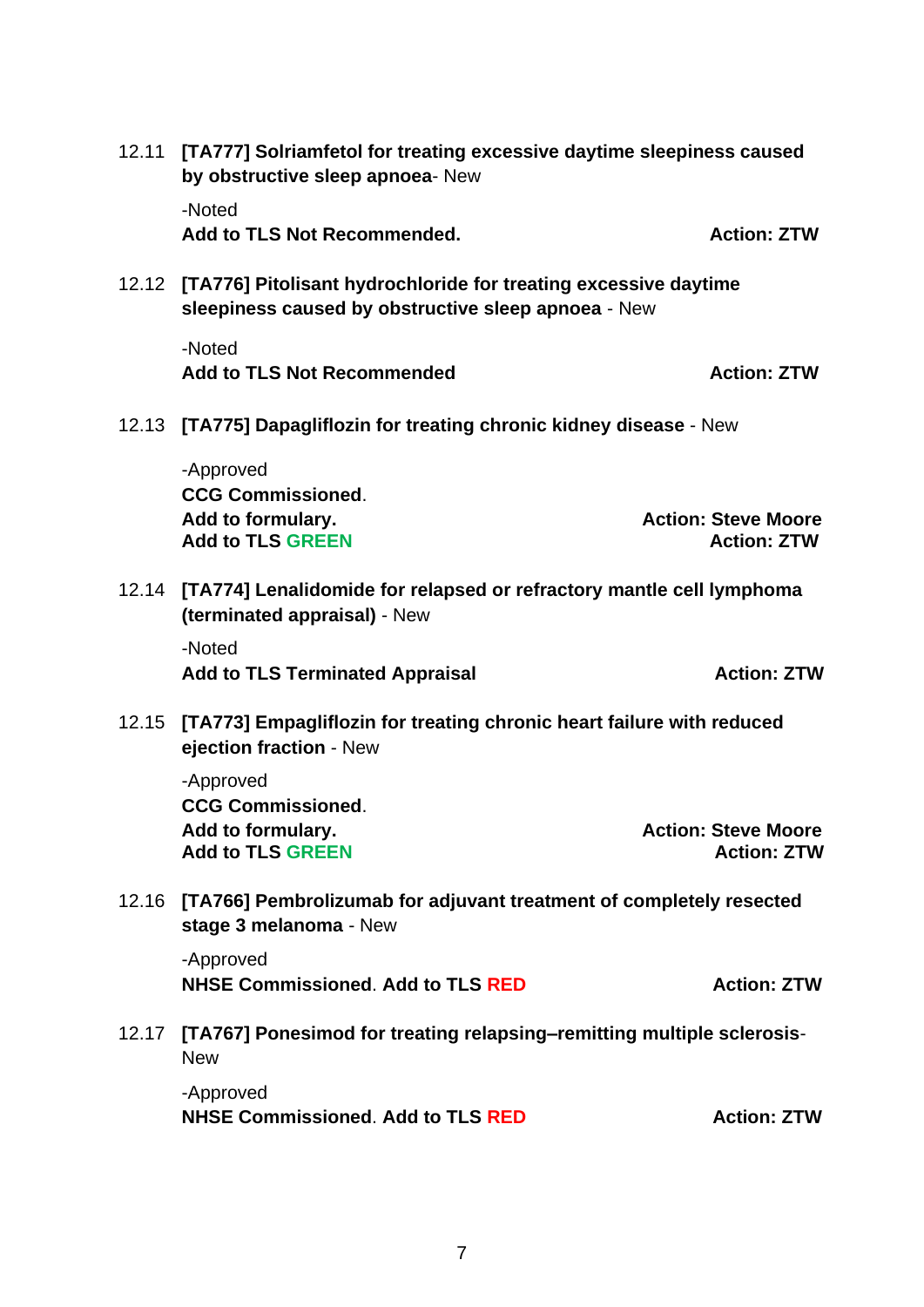12.18 **[TA768] Upadacitinib for treating active psoriatic arthritis after inadequate response to DMARDs**-New

-Approved **CCG Commissioned**. **Add to TLS RED Drug Action: ZTW**

12.19 **[TA769] Palforzia for treating peanut allergy in children and young people** -New

-Approved

It is expected to be provided in allergy clinics within NHS hospital trusts **CCG Commissioned**. **Add to TLS RED Action: ZTW**

- **13 NICE Clinical Guidance**
- 13.1 **[NG81] Glaucoma: diagnosis and management** -Update

-Noted

**Review NICE guidance and update any relevant CCG guidance.**

 **Action: MMT**

13.2 **[NG191] COVID-19 rapid guideline: managing COVID-19** -Updated

-Noted

13.3 **[NG28] Type 2 diabetes in adults: management**- Update In February 2022, we reviewed the evidence and made new recommendations on drug treatment for adults with type 2 diabetes. See [update information](https://www.nice.org.uk/guidance/ng28/chapter/Update-information) for more details.

-Noted

# **Review NICE guidance and update any relevant CCG guidance.**

**Action: Steve Moore**

# 13.4 **[NG212] Mental wellbeing at work**-New

This guideline covers how to create the right conditions for mental wellbeing at work. It aims to promote a supportive and inclusive work environment, including training and support for managers and helping people who have or are at risk of poor mental health.

-Noted

13.5 **[MTG67] Prontosan for treating acute and chronic wounds** - New Prontosan is not recommended for treating acute wounds because the evidence is very limited.

-Noted Add to TLS Not Recommended **Action: ZTW**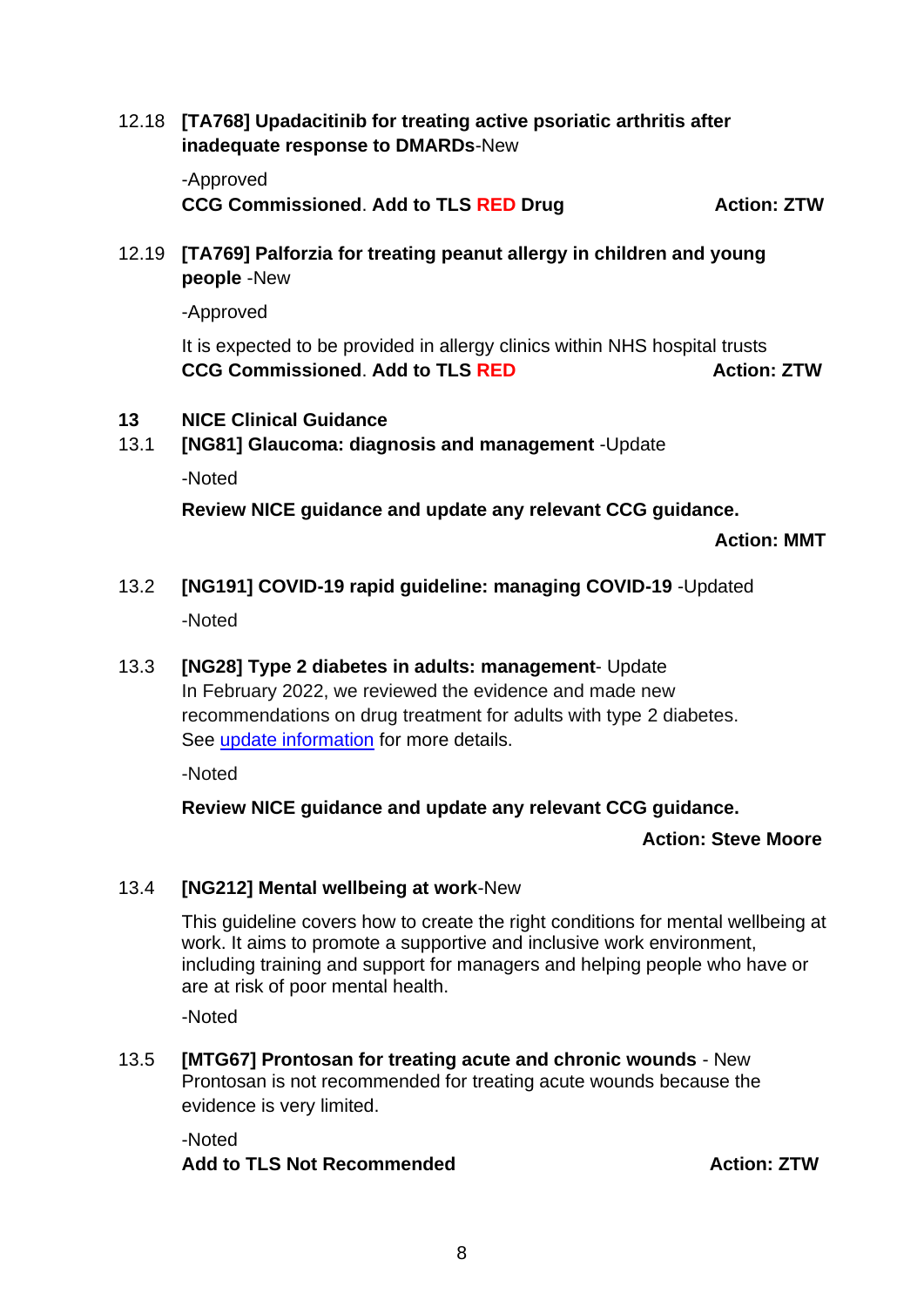13.6 **[NG213] Disabled children and young people up to 25 with severe complex needs: integrated service delivery and organisation across health, social care and education** - New

-Noted

#### 13.7 **SIGN 164: Eating Disorders**

Discussed at this morning's PAMM, to share across the Trusts

-Noted

### **Review document for medication related guidance and update CCG guidance where appropriate.** Action: MMT

#### 13.8 **[NG91] Otitis media (acute): antimicrobial prescribing**-Updated

Otigo® 40 mg/10 mg/g ear drops (phenazone and lidocaine) are already on Somerset formulary. -Noted

#### **14 Specialist Commissioning**

-Bring back to May's meeting

#### **15 Risk review and management**

15.1 **Risk review and Management - COVID 19**

-Noted

**Trusts to add discharge summaries to their risk registers Action:AZ &AP**

#### **16 Safety Items, NPSA Alerts and Signals**

- 16.1 **MHRA Drug Safety Update Jan & Feb** -Noted
- 16.2 **Paclitaxel formulations (conventional and nab-paclitaxel): caution required due to potential for medication error**

-Noted

- 16.3 **Brolucizumab (Beovu▼): risk of intraocular inflammation and retinal vascular occlusion increased with short dosing intervals**  -Noted
- 16.4 **Ivacaftor, tezacaftor, elexacaftor (Kaftrio▼) in combination with ivacaftor (Kalydeco): risk of serious liver injury; updated advice on liver function testing**

-Noted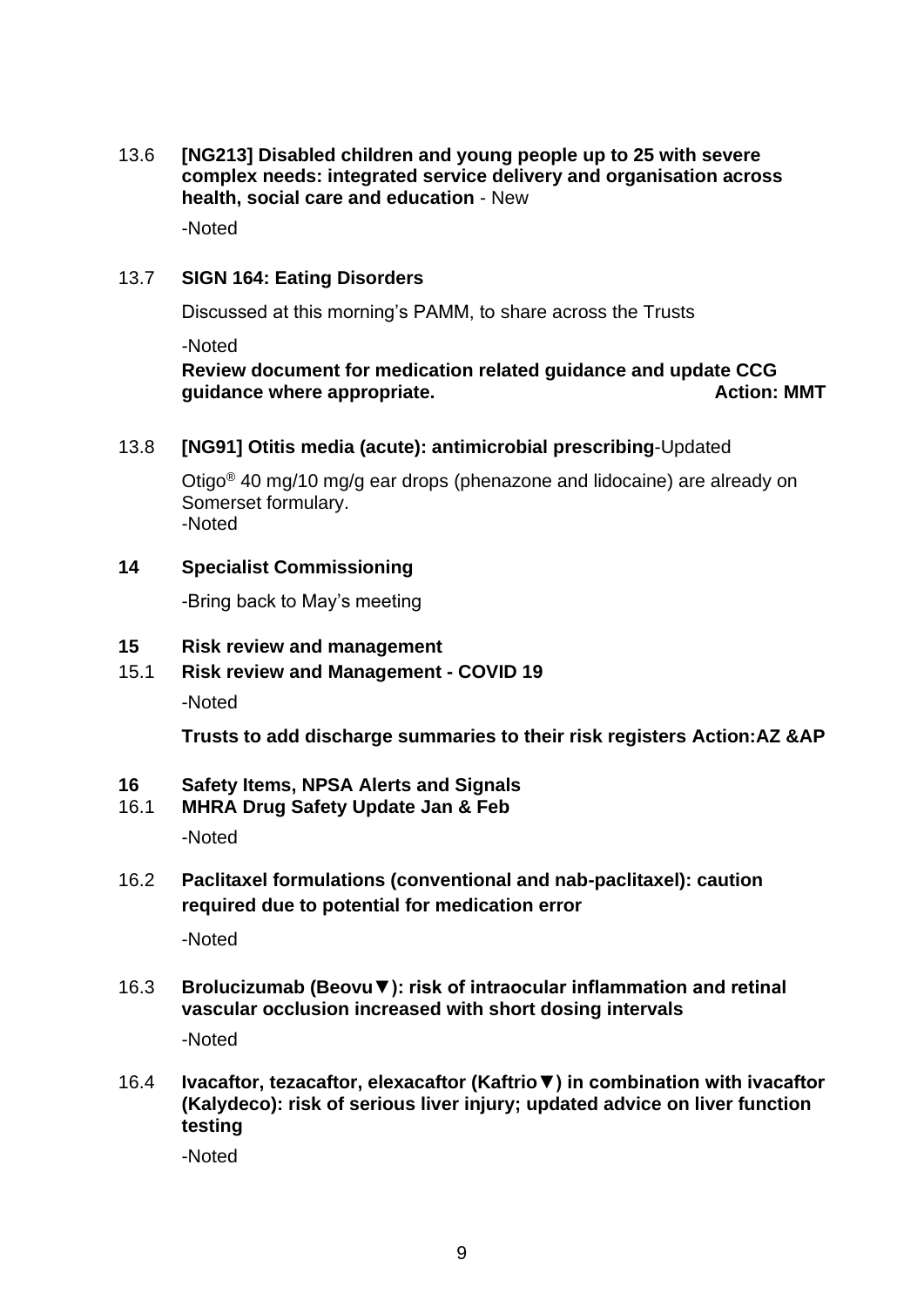16.5 **Hydroxychloroquine, chloroquine: increased risk of cardiovascular events when used with macrolide antibiotics; reminder of psychiatric reactions** 

Eclipse Live searches for macrolides available for primary care -Noted

# 16.6 **COVID-19 antivirals: reporting to the UK COVID-19 Antivirals Pregnancy Registry**

Paternal use as well as maternal -Noted

#### 16.7 **MHRA: Open consultation: Proposal to make Gina 10 microgram vaginal tablets (Estradiol) available from pharmacies**

Proposal to make it available from pharmacies for vaginal atrophy in over 50's when not had period for at least one year.

PAMM had mixed views on this when discussed at last month's meeting. How will pharmacists distinguish between thrush or atrophy? (Currently pharmacists unable to sell clotrimazole to over 60s due to the possibility of mistaking thrush symptoms for atrophy). -Noted

#### 16.8 **NIHR Alert: People with the skin condition, hidradenitis suppurativa, need earlier diagnoses, more treatment options and wider support**

CCG website updated -Noted

# 16.9 **NIHR Alert: Giving the progestogen only pill along with emergency contraception encouraged women to use long-term contraception**

-Noted

# 16.10 **NIHR Alert: Are you sure you are allergic to penicillin? Professionals and patients are urged to double-check**

Commentaries are provided on research exploring patients' and physicians' views on penicillin allergy, which concluded both need to be more aware of the negative consequences of having penicillin allergy incorrectly included in medical notes.

Being raised nationally the need for different classification and coding on EMIS

-Noted

# 16.11 **Voluntary recall of Abbott Alimentum and EleCare allergy formulae - FSA**

MMT sent email out to primary care to remind of formulary options available. -Noted